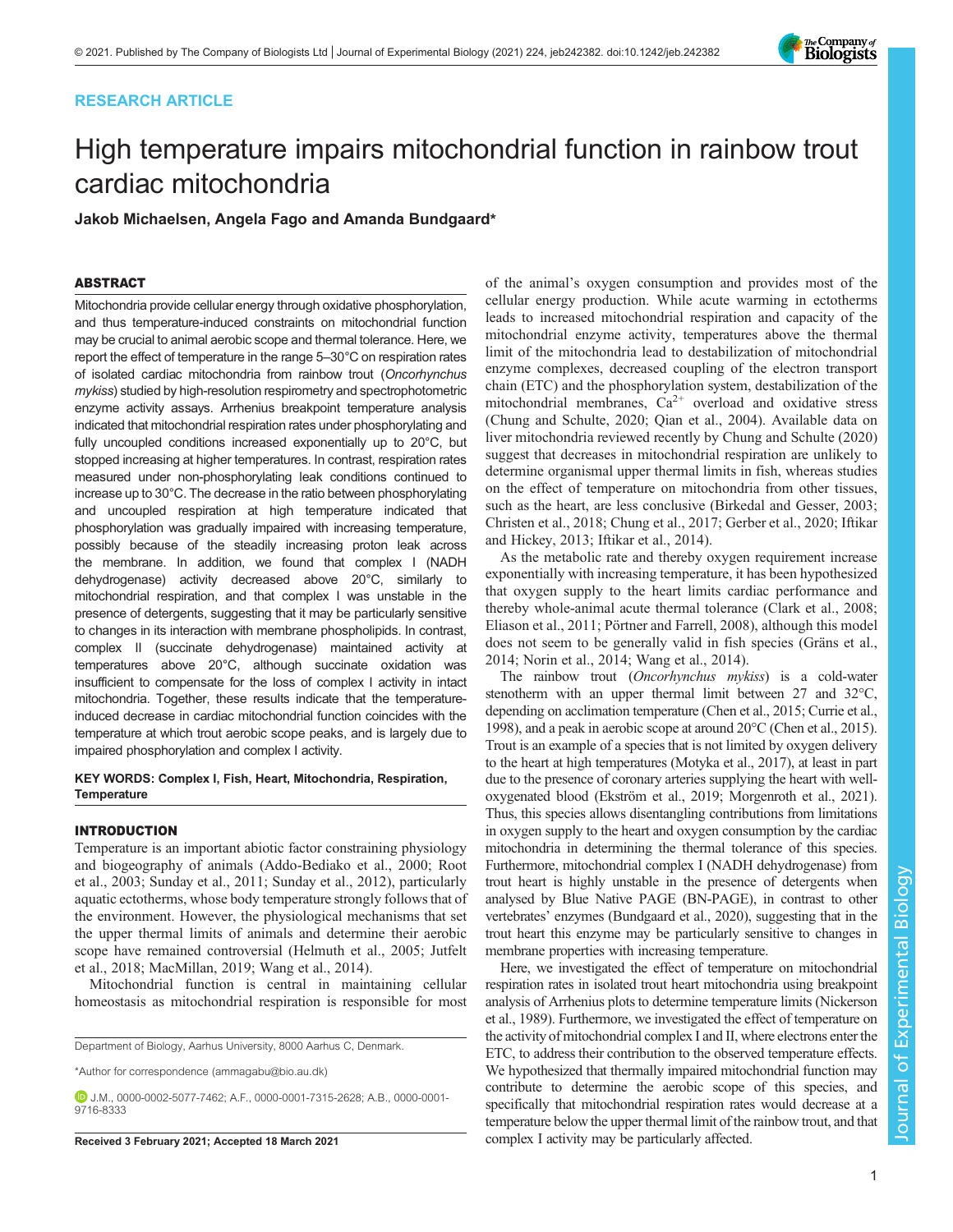# MATERIALS AND METHODS

## Animals

Rainbow trout, Oncorhynchus mykiss (Walbaum 1792) (N=15, mass 435.27±13.9 g, mean±s.e.m.) were purchased from a commercial supplier and kept at 16°C in aquaria with a recirculation system on a 12 h:12 h light:dark cycle and fed to satiation with trout pellets every other day.

#### Preparation of isolated mitochondria

Animals were killed with a blow to the head and the ventricle was dissected out and immediately placed in ice-cold STE buffer [250 mmol l<sup>−1</sup> sucrose, 10 mmol l<sup>−1</sup> Tris, 0.5 mmol l<sup>−1</sup> EGTA; pH 7.4 with 0.2% (w/v) fatty acid-free bovine serum albumin (BSA)]. Heart mitochondria were prepared on ice as previously described ([Bundgaard et al., 2018](#page-6-0)). Briefly, the heart was rinsed with STE to remove blood and finely homogenized with a razor blade and a Potter-Elvehjem homogenizer. The homogenate was centrifuged at 700  $g$  at 4 $\degree$ C for 5 min; the supernatant was filtered through a cheesecloth to remove cellular debris and centrifuged twice at 10,000  $g$  at 4 $\degree$ C for 10 min. The pellet was gently rinsed to remove damaged mitochondria before final resuspension in STE without BSA. Protein content was determined with a bicinchoninic acid (BCA) assay using BSA as a standard. A portion of mitochondria were kept at −80°C for later determination of citrate synthase, complex I and II activities and analysis with BN-PAGE.

### High-resolution respirometry

The remaining portion of freshly isolated mitochondria was immediately used to determine mitochondrial respiration rate at temperatures ranging from 5 to 30°C using two Oroboros O2Koxygraphs (Oroboros Instruments, Innsbruck, Austria) run in parallel. Respiration rate at each temperature was measured in duplicate and systematically randomized to prevent bias of the order of measurements, with maximum 60 min between measurements at different temperatures. Mitochondria were stored on ice in the meantime. This delay in measuring did not affect the measured respiration rate (data not shown).

The instrument was calibrated daily at each temperature with airsaturated respiration buffer [220 mmol l<sup>−1</sup> mannitol, 70 mmol l<sup>−1</sup> sucrose, 10 mmol l<sup>-1</sup> Hepes, 5 mmol l<sup>-1</sup> MgCl<sub>2</sub>, 5 mmol l<sup>-1</sup> KPO<sub>4</sub>; pH 7.4 with 0.3% (w/v) fatty acid-free BSA]. Representative traces illustrating the respiration protocol used is shown in Fig. 1. Isolated mitochondria (0.025–0.065 mg ml<sup>-1</sup>) were added to each chamber and 2.5 mmol  $l^{-1}$  malate and 5 mmol  $l^{-1}$  pyruvate were added to initiate state II complex I-dependent non-phosphorylating respiration (LEAK MP), before 1 mmol l−<sup>1</sup> ADP was added to stimulate state III complex I-dependent phosphorylating respiration (P MP). Addition of the complex II substrate succinate (10 mmol l−<sup>1</sup> ) then initiated state III complex I+II-dependent phosphorylating respiration (P MPS). Addition of 10 µmol  $l^{-1}$  cytochrome c was added to test the integrity of the outer mitochondrial membrane, which resulted in an increase in respiration rate >10% in ∼5% of the experiments, randomly distributed between samples and test temperatures. These experiments were excluded from the study. The complex V inhibitor oligomycin (Omy, 2.5 µmol  $1^{-1}$ ) was then added, resulting in nonphosphorylating state IV respiration. To determine maximal uncoupled respiration rate of the ETC, 5–15 µl carbonyl cyanide-4- (triflouromethoxy)phenylhydrazone (FCCP) was titrated until the respiration rate reached a plateau. Finally, 2.5 µmol l−<sup>1</sup> antimycin A (AMA) was added to inhibit complex III to correct for nonmitochondrial oxygen consumption rate.

### Enzyme activity assays

 $V_{\text{max}}$  determinations were measured on a spectrophotometer (Cary 60 UV-Vis; Agilent Technologies, Santa Clara, CA, USA) (complex I and II) or microplate reader (SpectraMax iD3; Molecular Devices, San Jose, CA, USA) (citrate synthase) on the first thaw of frozen mitochondria.

## Complex I activity

Complex I activity was measured as the rotenone-sensitive NADH: ubiquinone dehydrogenase activity based on [Trounce et al. \(1996\).](#page-6-0) Isolated mitochondria (50 µg protein) were added to a cuvette with 120 mmol  $l^{-1}$  KCl, 10 mmol  $l^{-1}$  EDTA, 10 mmol  $l^{-1}$  Hepes and



Fig. 1. Representative trace of the respiration protocol for isolated trout heart mitochondria. Malate (Mal, 2.5 mmol l<sup>−1</sup>) and pyruvate (Pyr, 5 mmol l<sup>−1</sup>) were added to stimulate complex I (CI)-dependent leak respiration (LEAK MP), followed by addition of adenosine diphosphate (ADP, 1 mmol l<sup>−1</sup>) to stimulate CIdependent phosphorylating respiration (P MP) and then addition of succinate (Suc, 10 mmol l<sup>−1</sup>) stimulated CI+CII-dependent phosphorylating respiration (PMPS). Cytochrome c (Cyt c, 10 µmol l<sup>-1</sup>) was added as a quality control, before oligomycin (Omy, 2.5 µmol l<sup>-1</sup>) was added to inhibit complex V and initiate leak respiration followed by titration with the uncoupler FCCP to induce maximal uncoupled respiration. Finally, non-mitochondrial oxygen consumption was measured in the presence of the complex III inhibitor antimycin A (AMA, 2.5 µmol  $I^{-1}$ ).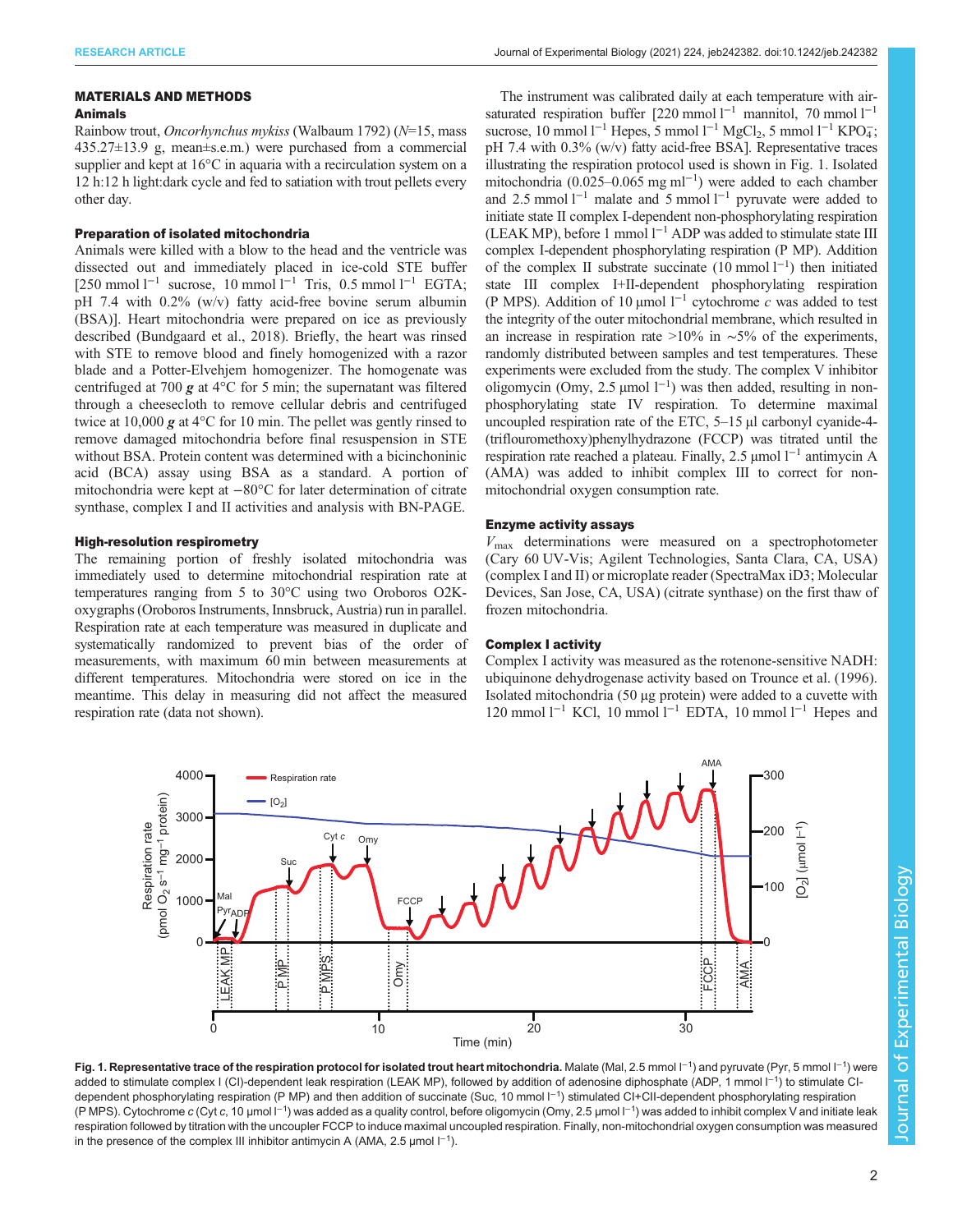0.05% dodecylmaltoside (DDM) (w/v), pH 7.4 with 2 mmol  $l^{-1}$ KCN, 300 nmol l<sup>-1</sup> AMA and 100 µmol l<sup>-1</sup> NADH at temperatures in the range 5–30°C and incubated for ∼1 min to ensure activation of complex I. To start the assay, 0.1 mmol l<sup>−1</sup> decylubiquinone (an electron acceptor) was added and the oxidation of NADH was followed at 340–380 nm using extinction coefficient  $\varepsilon_{\text{NADH}}$  of 6.22 mmol  $l^{-1}$  cm<sup>-1</sup> ([Estornell et al., 1993\)](#page-6-0).

## Complex II activity

Complex II activity was determined as described ([Spinazzi et al.,](#page-6-0) [2012](#page-6-0)) as the reduction of 2,6-dichlorophenolindophenol (DCPIP) over time in a cuvette containing 25 mmol l<sup>-1</sup> KPO<sub>4</sub>, pH 7.5 with 20 mmol  $l^{-1}$  succinate, 80 µmol  $l^{-1}$  DCPIP and 300 µmol  $l^{-1}$  KCN at temperatures in the range 5–30°C. Isolated mitochondria (∼50 µg protein) were incubated in the cuvette for 5 min to ensure the full activation of complex II, before 50 µmol  $l^{-1}$  decylubiquinone was added to initiate the assay. The reduction of DCPIP was followed at 600 nm using extinction coefficient  $\varepsilon_{\text{DCPIP}}$  20.7 mmol  $l^{-1}$  cm<sup>-1</sup>.

#### Citrate synthase activity

Complex I and complex II activities were both normalized to citrate synthase (CS) activity, a proxy for mitochondrial density [\(Larsen](#page-6-0) [et al., 2014](#page-6-0)). CS activity was measured at 28 $^{\circ}$ C in 100 mmol l<sup>-1</sup> Tris, pH 8 with 0.1% (w/v) Triton X-100 with 5 µmol  $1^{-1}$  5,5′dithiobis-(2-nitrobenzoic acid) (DTNB) and 36 µmol l−<sup>1</sup> acetyl-CoA. The assay was started by addition of 38 µmol  $l^{-1}$  oxaloacetate, and activity was measured as the formation of 1,3,5-trinitrobenzene (TNB) at 412 nm using extinction coefficient  $\varepsilon_{TNR}=13.6\times$ 103 mol l−<sup>1</sup> cm−<sup>1</sup> [\(Srere, 1969\)](#page-6-0).

## BN-PAGE

Mitochondrial complexes of trout  $(N=3)$  and mouse  $(N=3)$ ; Mus musculus, Linneaus 1758) heart mitochondria were separated on BN-PAGE as previously described ([Bundgaard et al., 2018\)](#page-6-0). Mouse heart mitochondrial complexes were used to standardize the size of trout complexes and to compare with well-described and stable mitochondrial complexes ([Letts et al., 2016](#page-6-0); [Schägger and Pfeiffer,](#page-6-0) [2001](#page-6-0)). Mice were euthanized by cervical dislocation and mouse heart mitochondria were isolated as described for trout in the 'Preparation of isolated mitochondria' section. Briefly, mitochondrial complexes from both species were extracted on ice with 3  $g g^{-1}$  protein of the harshest detergent dodecylmaltoside (DDM) for 15 min, with 1.5 g g−<sup>1</sup> protein of the gentler detergent lauryl maltose neopentyl glycol (LMNG) for 1 h, and with 3 g  $g^{-1}$ protein of the most gentle detergent digitonin for 5 min. The extracted complexes were diluted 1:10 with 5% Coomassie Brilliant Blue G-250 and 100 µg protein was loaded per lane. In-gel complex I activity was determined by incubation for 15 min at room temperature with 150 µmol  $1^{-1}$  NADH and 1 mg ml<sup>-1</sup> nitroblue tetrazolium, which precipitates as a purple stain at bands with NADH dehydrogenase activity. The sizes of the complexes were determined from an exponential fit  $(r^2=0.99)$  of the migration distance of the mouse complexes extracted with DDM using the molecular masses: CI (complex I, NADH dehydrogenase), 880 kDa; CV (complex V,  $F_1F_0$ -ATP synthase), 600 kDa; CIII<sub>2</sub> (complex III, ubiquinone-cytochrome c oxidoreductase), 460 kDa; CIV (complex IV, cytochrome c oxidase), 200 kDa; CII (complex II, succinate dehydrogenase), 140 kDa [\(Letts et al., 2016\)](#page-6-0).

#### Calculations and statistics

The activation energy of mitochondrial respiration and enzymatic reactions can be calculated from the Arrhenius equation  $ln(r)$ =

 $-(E_a/R)\times(1/T)$ , where r is the rate of the process investigated,  $E_a$  is the activation energy (kJ mol<sup>-1</sup>), R is the gas constant (kJ<sup>-1</sup> mol<sup>-1</sup>) and T is the absolute temperature (K). The  $E_a$  for a given process was derived from the slope of the Arrhenius plot, with rates expressed as µmol O<sub>2</sub> min<sup>-1</sup> mg<sup>-1</sup>, µmol NADH min<sup>-1</sup> CS<sup>-1</sup> or µmol succinate min<sup>-1</sup> CS<sup>-1</sup>. A linear Arrhenius plot within a given temperature range indicates a constant activation energy of the system, while a change in the slope of the linear plot at a given temperature (breakpoint) indicates a change in functional and by inference structural properties of the system ([Nickerson et al., 1989](#page-6-0)).

The temperature coefficient  $(Q_{10})$  of the mitochondrial respiration rates under various conditions (LEAK MP, P MP, P MPS, Omy and FCCP) and enzyme activities of complex I and II were calculated within the linear part of the Arrhenius plot as the ratio between rates for a 10°C increase in temperature.

Statistical differences  $(P<0.05)$  in the effect of test temperature on complex I and II activity and the ratio between state III respiration rate and maximal uncoupled respiration (P MPS:FCCP) was determined using a one-way ANOVA with Tukey's multiple comparisons test. Temperature effects on respiration rate were determined with a twoway ANOVA with Tukey's multiple comparisons test. Data were analysed using GraphPad Prism 9 (version 9.0.0), and are presented as means±s.e.m.

# RESULTS

The mitochondrial respiration rate in isolated trout heart mitochondria increased with increasing temperature for all measured respiration states up to 20°C [\(Fig. 2](#page-3-0)A). At temperatures above 20°C, respiration rates of the ETC under phosphorylating (P MP and P MPS) and nonphosphorylating, uncoupled (FCCP) conditions no longer increased [\(Fig. 2](#page-3-0)A), as reflected by the breakpoint in the slopes of Arrhenius plots at around 20°C ([Fig. 2](#page-3-0)B) for P MP, P MPS and FCCP. Addition of succinate (P MPS) did not prevent the decrease in respiration rate above 20°C. These findings indicate that the ETC and/or phosphorylation system of trout heart mitochondria have a critical upper thermal limit between 20 and 25°C.

In contrast, LEAK respiration (LEAK MP and Omy) continued to increase with increasing temperatures [\(Fig. 2](#page-3-0)A), indicated by linear Arrhenius plots within the whole range of temperatures investigated [\(Fig. 2B](#page-3-0)). This finding indicates that in trout heart mitochondria, the proton leakiness of the inner mitochondrial membrane increases with temperature, as expected due to increase in fluidity for example, and that the integrity of the inner mitochondrial membrane is not affected at temperatures up to at least 30°C, as no breakpoints are detected.

The linearity of the Arrhenius plots reveals that the increase in respiration rate with temperature followed the same temperature coefficient  $(Q_{10})$  up to 20°C for P MP (1.76±0.16), P MPS (1.75± 0.15) and FCCP (2.38 $\pm$ 0.09) and up to 30°C for LEAK MP (1.82 $\pm$ 0.21) and Omy  $(2.21 \pm 0.13)$  (means ts.e.m.; [Fig. 2C](#page-3-0); [Table 1](#page-3-0)). The calculated activation energies  $(E_a)$  for the investigated processes are listed in [Table 1,](#page-3-0) and were in the range 35.53–58.63 kJ mol−<sup>1</sup> . These values are very close to those reported for other species of fish ([Blier](#page-6-0) [and Lemieux, 2001; Gerber et al., 2020](#page-6-0); [Hardewig et al., 1999](#page-6-0); [Hilton](#page-6-0) [et al., 2010; Iftikar and Hickey, 2013; Iftikar et al., 2014](#page-6-0)).

The ratio between maximal phosphorylating respiration (P MPS) and maximal uncoupled respiration (FCCP) at each temperature indicates whether electron transport or the phosphorylation system are limiting for oxygen consumption ([Gnaiger, 2009\)](#page-6-0). A ratio close to 1 indicates that electron transport is limiting, as there is limited scope for increasing oxygen consumption with uncoupling, whereas a ratio close to 0 indicates that the phosphorylation system is limiting, as increase in uncoupling increases oxygen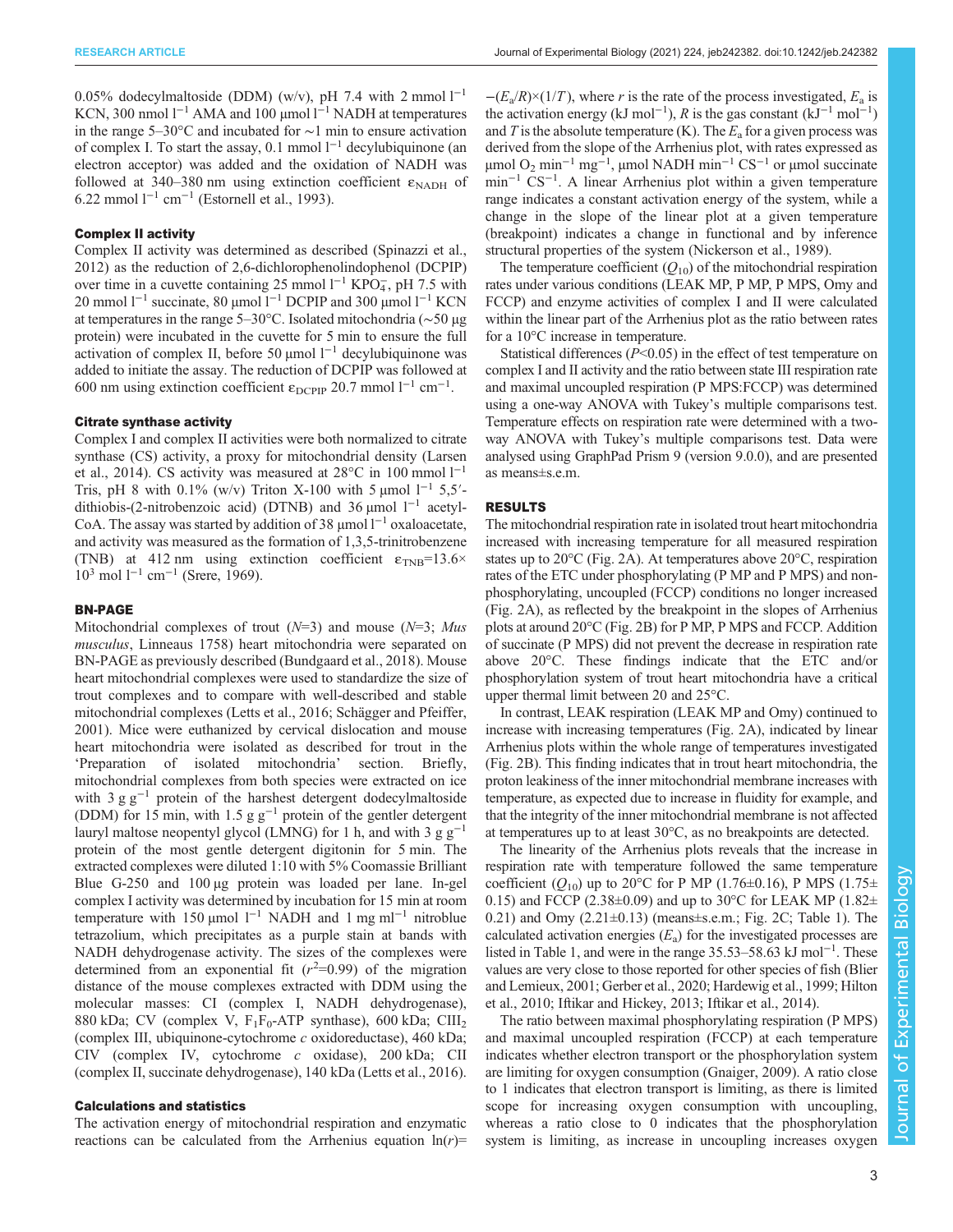<span id="page-3-0"></span>

#### Fig. 2. Mitochondrial respiration rate and temperature effects in isolated trout heart mitochondria. (A) Respiration rate of isolated trout heart mitochondria at 5, 10, 15, 20, 25 and 30°C under leak conditions

(LEAK MP and Omy), phosphorylating conditions (P MP and P MPS) and maximal uncoupled respiration (FCCP). (B) Arrhenius plots for the respiration rate as a function of temperature for each respiratory condition, with linear regressions of the linear parts shown as dashed lines with respective  $r^2$ values. (C) Ratio between phosphorylating and maximal uncoupled respiration (P MPS:FCCP) at each test temperature. (D) Ratio between leak respiration and maximal phosphorylating respiration (LEAK MP:P MPS) at each test temperature. Two-way ANOVA showed a significant effect of temperature on respiration rate (P=0.029) and dissimilar lowercase letters denote significant differences between test temperatures for A, C and D (Tukey's multiple comparisons test,  $\alpha$ <0.05). Values are expressed as means±s.e.m.; N=4–5. In some cases, the error bar is not visible because it is too small.

consumption [\(Gnaiger, 2009](#page-6-0)). As the P MPS:FCCP ratio decreased significantly with increasing temperature, particularly at 25 and 30°C (Fig. 2D), our data show that the phosphorylation system becomes the main limiting factor to oxygen consumption of trout heart mitochondria above 20°C.

The ratio between leak respiration (LEAK MP) and maximal phosphorylating respiration (P MPS) reflects the degree of coupling of the mitochondria. The significant increase in LEAK MP:P MPS from ~0.05 at 5–20°C to ~0.4 at 25 and 30°C (Fig. 2D) suggests that increased proton permeability inhibits phosphorylating respiration above 20°C.

To investigate the effect of temperature on the ETC further, we tested the effect of temperature specifically on complex I and II enzyme activity ([Fig. 3](#page-4-0)). We found that complex I activity decreased

Table 1. Temperature coefficient and activation energy for leak, phosphorylating with complex I and complex I+II substrates, leak and maximal respiration rates and complex I and II activity

|                          | $Q_{10}$                     | $E_{\rm a}$ (kJ mol <sup>-1</sup> ) | Temperature range (°C) |
|--------------------------|------------------------------|-------------------------------------|------------------------|
| <b>Respiration state</b> |                              | (kJ mol $O2-1$ )                    |                        |
| <b>LEAK MP</b>           | $1.82 \pm 0.21$ <sup>a</sup> | $35.53 \pm 5.10^a$                  | $5 - 30$               |
| P MP                     | $1.76 \pm 0.16^a$            | 36.87±6.14ª                         | $5 - 20$               |
| P MPS                    | $1.75 \pm 0.15^a$            | $37.09 \pm 5.67$ <sup>a</sup>       | $5 - 20$               |
| Omy                      | $2.21 \pm 0.13$ <sup>a</sup> | $54.94 \pm 4.52$ <sup>a,b</sup>     | $5 - 30$               |
| <b>FCCP</b>              | $2.38 \pm 0.09^a$            | $58.63 \pm 2.51$ <sup>b</sup>       | $5 - 20$               |
| Enzyme activity          |                              | [kJ mol (NADH or DCPIP) $^{-1}$ ]   |                        |
| Complex I                | $2.04 \pm 0.49$              | 37.74±14.54                         | $5 - 20$               |
| Complex II               | $1.42 \pm 0.06$              | 24.58±3.19*                         | $10 - 30$              |

Temperature coefficient ( $Q_{10}$ ) and activation energy ( $E_a$ ) were determined within the linear range determined from the Arrhenius plots (means±s.e.m. are shown). Different lower case letters denote significant differences within respiration states determined by Tukey's multiple comparisons test ( $\alpha$ <0.05). \*Significant differences between  $Q_{10}$  and  $E_a$  for complex I and complex II activity, determined by unpaired t-tests (P<0.05).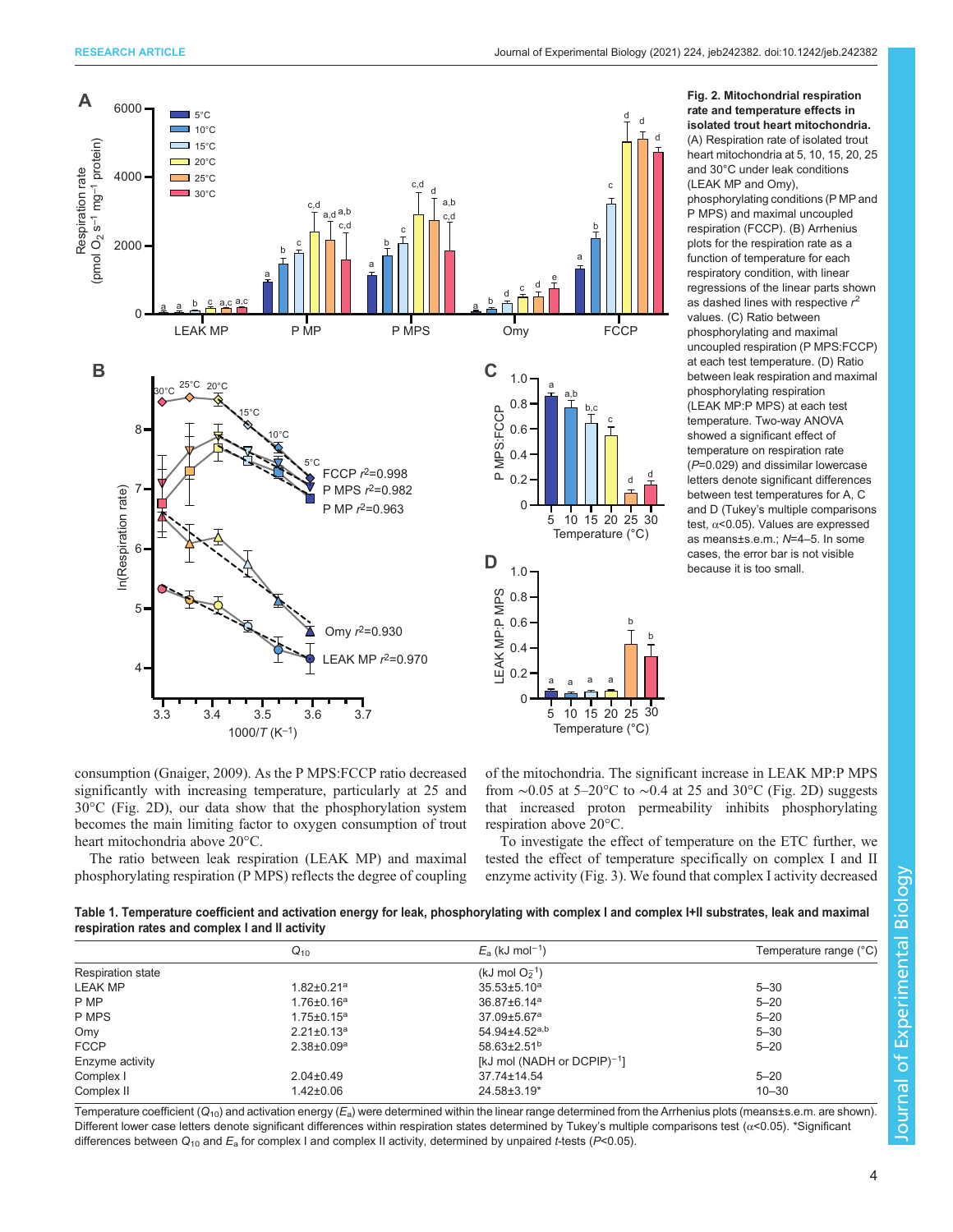<span id="page-4-0"></span>

Fig. 3. Effect of temperature on the activity of complex I and complex II. (A) Complex I (CI) activity in isolated trout heart mitochondria measured as the oxidation of NADH at 340–380 nm using decylubiquinone (dQ) as electron acceptor relative to citrate synthase (CS) activity at 5, 10, 15, 20, 25 and 30°C. (B) Corresponding Arrhenius plot with linear regression in the linear range shown as a dashed line. (C) Complex II (CII) activity in isolated trout heart mitochondria in the same temperature range as for CI, measured as the reduction of DCPIP at 600 nm with succinate as electron donor. (D) Corresponding Arrhenius plot with linear regression in the linear range shown as a dashed line. Values are shown as means±s.e.m.; N=4–5. One-way ANOVA showed a significant effect of temperature (P<0.05) and dissimilar lowercase letters denote significant differences (Tukey's multiple comparisons test,  $\alpha$ <0.05).

at temperatures above 20°C (Fig. 3A,B), as illustrated by the breakpoint in the Arrhenius plot (Fig. 3B), suggesting that electron transfer through this complex contributes to limit oxygen consumption above 20°C. Complex II activity continued to increase exponentially with temperature from 10 to 30°C (Fig. 3C) with a constant  $Q_{10}$ , as illustrated by the linearity of the Arrhenius plot (Fig. 3D). However, there was a breakpoint in the Arrhenius plot at around 10°C, indicating that complex II activity is negatively impacted at lower temperatures (Fig. 3D).

As complex I was found to be sensitive to high temperatures (Fig. 3A,B), and trout complex I was previously shown to be sensitive to detergents ([Bundgaard et al., 2020\)](#page-6-0), we investigated whether the stability of complex I enzyme might be affected by the interaction with the membrane lipids by extracting mitochondrial membrane complexes using three detergents with different strengths (representative gel shown in [Fig. 4\)](#page-5-0). Qualitative BN-PAGE experiments with in-gel measurements of complex I activity revealed that trout complex I was stable with the gentle detergent digitonin [\(Fig. 4](#page-5-0)A), but fell apart with the harsher detergents LMNG [\(Fig. 4B](#page-5-0)) and DDM [\(Fig. 4](#page-5-0)C). In contrast, mouse complex I was stable in the presence of all detergents used ([Fig. 4D](#page-5-0)–F). These results indicate that the decreased activity of complex I at temperatures above 20°C (Fig. 3A,B) may derive from an altered interaction with the lipid membrane. Both protein staining intensities and complex I activity staining were visibly more prominent in mouse than in trout heart mitochondria ([Fig. 4\)](#page-5-0), showing a higher density of complexes in heart mitochondria from mouse compared with trout, in accordance with previous comparisons between endo- and ectothermic mitochondria [\(Else and Hulbert, 1985](#page-6-0); [Hulbert and Else, 1989](#page-6-0)).

## **DISCUSSION**

Decreases in mitochondrial function at high temperatures have been suggested to be a crucial factor in determining the physiological basis for upper thermal limits in animals ([Blier et al., 2014](#page-6-0); [Iftikar](#page-6-0)

[and Hickey, 2013](#page-6-0); [Wang et al., 2014\)](#page-6-0), but possibly not in fish [\(Chung and Schulte, 2020](#page-6-0)). To provide evidence based on mitochondria isolated from heart, which may play a more crucial role in temperature tolerance in fish than liver [\(Chung and Schulte,](#page-6-0) [2020\)](#page-6-0), we performed a rigorous analysis of how temperature affects respiration rate in isolated rainbow trout heart mitochondria. A major result of this investigation is that the mitochondrial respiration rate increases exponentially up to 20°C, but decreases at temperatures above 20°C [\(Fig. 2\)](#page-3-0). As this coincides with the peak in aerobic scope at 20°C and is well below the upper thermal limit for this species of 27–32°C [\(Chen et al., 2015](#page-6-0); [Currie et al., 1998\)](#page-6-0), this finding suggests that mitochondrial function may be one of the first factors limiting rainbow trout heart function when temperature suddenly increases.

The larger decrease in phosphorylating respiration relative to the decrease in uncoupled respiration rate above 20°C ([Fig. 2A](#page-3-0),B) is reflected in the decrease in the P MPS:FCCP ratio [\(Fig. 2](#page-3-0)C). As phosphorylating respiration depends on both the ETC and the phosphorylation system, while uncoupled respiration depends only on the ETC, the decrease in the P MPS:FCCP ratio [\(Fig. 2C](#page-3-0)) indicates that the phosphorylation system is particularly impaired at temperatures above 20°C. The significant increase in the LEAK MP:P MPS ratio above 20°C [\(Fig. 2D](#page-3-0)) suggests a higher degree of mitochondrial uncoupling (i.e. proton leak) at high temperatures, which would contribute to limit proton supply to the phosphorylation system. However, the absence of a breakpoint in leak respiration ([Fig. 2](#page-3-0)B) suggests that the integrity of the inner mitochondrial membrane in the rainbow trout heart is not compromised at high temperatures, and that the impairment of the phosphorylation system is probably due to other factors as well. The mismatch between oxygen consumption rate of the ETC and the phosphorylation system above 20°C would lead to a decrease in mitochondrial ATP production, and thereby impair the ability to support the higher energy requirements at higher temperatures. In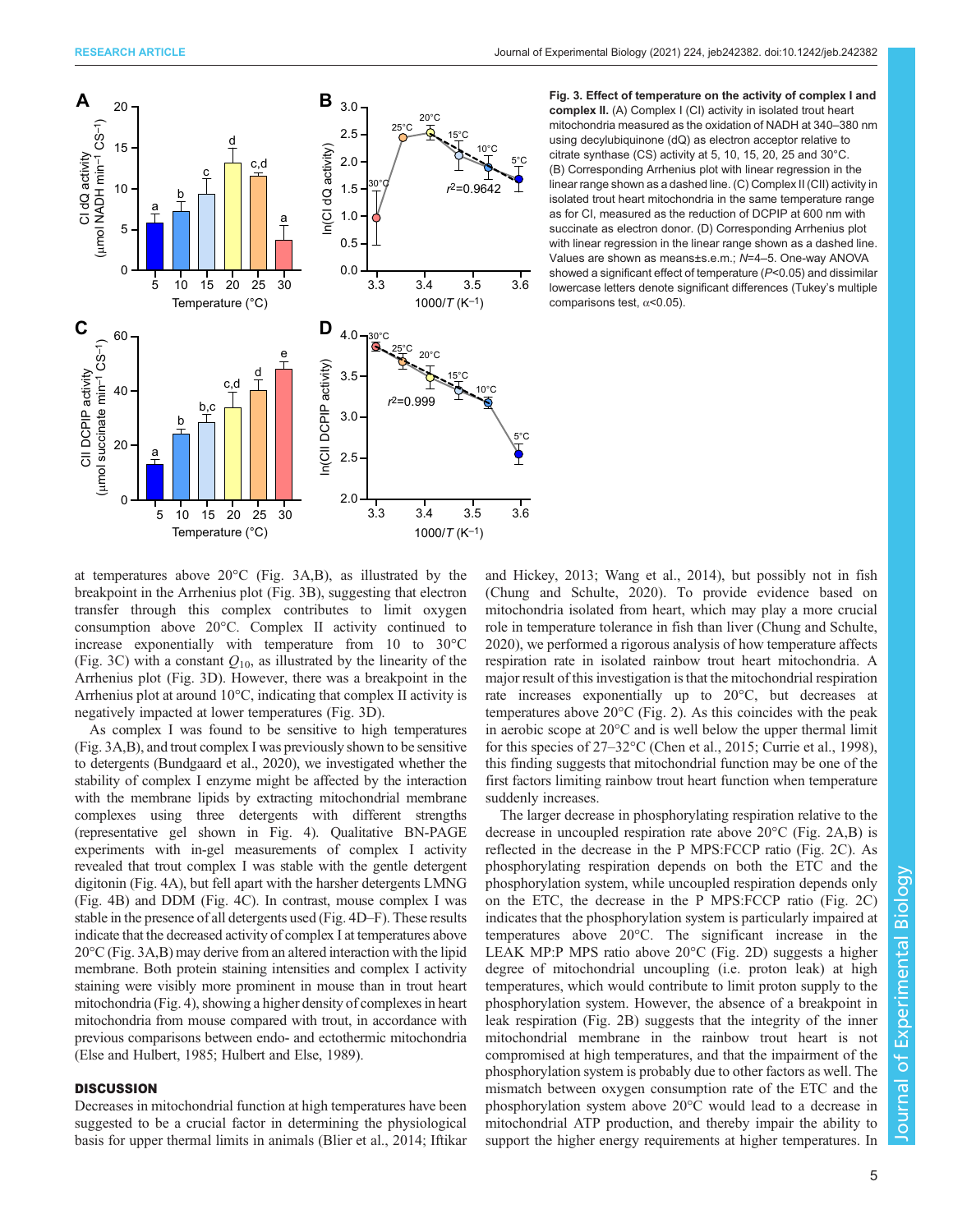<span id="page-5-0"></span>

Fig. 4. Mitochondrial membrane complexes from trout and mouse heart mitochondria separated by BN-PAGE. (A–C) Trout mitochondria; (D–F) mouse mitochondria. The same gel was stained to visualize native protein complexes (blue) and to detect in-gel complex I NADH-reductase activity (purple). Complexes were extracted using the detergents digitonin (Dig; A and D), lauryl maltose neopentyl glycol (LMNG, B and E) and dodecylmaltoside (DDM, C and F). The size of of protein complexes (shown on the right, in kDa) was estimated from the size of mouse complexes separated by DDM ([Letts et al.,](#page-6-0) [2016](#page-6-0)). The gel is representative of results from three individuals from each species. SC, supercomplex;  $V_2$ , complex V dimer; I, complex I; V, complex V;  $III<sub>2</sub>$ , complex III dimer; IV, complex IV; II, complex II.

support of our finding, a similar decrease in the function of the phosphorylation system at high temperatures with heat stress has also been suggested previously in rainbow trout heart fibres [\(Birkedal and Gesser, 2003\)](#page-6-0), in heart mitochondria from another salmonid, the arctic char (Salvelinus alpinus) ([Christen et al., 2018\)](#page-6-0) and in heart mitochondria from the New Zealand wrasse (Notolabrus celidotus) [\(Iftikar and Hickey, 2013\)](#page-6-0).

While a decrease in the activity of the phosphorylation system explains the observed decrease in mitochondrial phosphorylating oxygen consumption at temperatures above 20°C [\(Fig. 2A](#page-3-0),B; P MP, P MPS), we also observed a breakpoint in the uncoupled respiration, which is independent of the phosphorylation system ([Fig. 2](#page-3-0)A,B; FCCP). This indicates that the activity of the ETC was also negatively affected above 20°C. Specifically, we found that complex I activity decreases above 20°C [\(Fig. 3](#page-4-0)A), indicated by the breakpoint in the Arrhenius plot ([Fig. 3](#page-4-0)B), closely reflecting the pattern seen with intact mitochondria [\(Fig. 2](#page-3-0)A,B).

In contrast to complex I, complex II activity continued to increase exponentially with increasing temperature above 20°C [\(Fig. 3](#page-4-0)C,D), indicating that it does not play a major role in impairing coupled mitochondrial respiration at high temperatures. Interestingly, the presence of a breakpoint in the Arrhenius plot for complex II activity at around 10°C [\(Fig. 3D](#page-4-0)) suggests that complex II activity is instead compromised at low temperatures. The different effect of temperature on complex I and II suggests that complex I and II may complement each other at temperatures outside the range 10–20°C and that complex II may at least in part compensate for the decrease in complex I activity above 20°C. However, addition of the complex II substrate succinate did not prevent the decrease in respiration rate of the ETC above 20°C. This suggests that as long as NADH is available, electron transfer through complex II in the ETC is insufficient to compensate for the limitations on the phosphorylation system at high temperatures [\(Fig. 2](#page-3-0)).

Rainbow trout complex I was structurally highly unstable as judged by the presence of a weak complex I band compared with mouse complex I on BN-PAGE, even when extracted with the gentle detergent digitonin (Fig. 4). This is consistent with our previous findings [\(Bundgaard et al., 2020](#page-6-0)) and suggests that trout complex I stability is highly dependent on the interaction with the membrane phospholipids. Phospholipid composition has been shown to change with warm acclimation in the oxidative muscle mitochondria of rainbow trout [\(Kraffe et al., 2007](#page-6-0)) and in mitochondria from other species [\(Chung et al., 2018](#page-6-0); [Ekström](#page-6-0) [et al., 2017; Gerber et al., 2020; Grim et al., 2010](#page-6-0)). Changes in phospholipid composition, for example in the structurally important

phospholipid cardiolipin (Baker et al., 2016; [Hoch, 1992\)](#page-6-0), with acclimation could perhaps prevent structural changes to complex I with increasing temperature, and thereby preserve enzyme function.

Our results contribute to previous work on the influence of mitochondrial function on thermal tolerance, and suggest that proper function of heart mitochondria is more critical in determining the thermal tolerance of fish compared with liver mitochondria, which most of the previous work is based on ([Chung and Schulte, 2020\)](#page-6-0), consistent with the general view that the heart may be one of the first organs to be limited by heat stress ([Clark et al., 2008](#page-6-0); [Eliason et al.,](#page-6-0) [2011; Pörtner and Farrell, 2008](#page-6-0)). Alternatively, the rainbow trout might be an exception to the general rule, as oxygen delivery to the heart is not a limiting factor with heat stress in this species [\(Motyka](#page-6-0) [et al., 2017](#page-6-0)), due at least in part to the coronary circulation ([Ekström](#page-6-0) [et al., 2019](#page-6-0); [Morgenroth et al., 2021\)](#page-6-0). Finally, our study, along with others ([Birkedal and Gesser, 2003; Christen et al., 2018; Iftikar et al.,](#page-6-0) [2014\)](#page-6-0) indicates that some specific properties of mitochondrial function, in particular the phosphorylation system, appear more sensitive to heat stress than oxygen consumption by the ETC *per se*.

In conclusion, this study shows that the acute tolerance of the rainbow trout heart to high temperatures may be limited by a decrease in mitochondrial function, particularly due to impaired phosphorylation caused by increased proton leak and decreased complex I activity.

#### Acknowledgements

We thank Elin E. Petersen for assistance in the laboratory.

#### Competing interests

The authors declare no competing or financial interests.

#### Author contributions

Conceptualization: A.F., A.B.; Methodology: A.B.; Validation: A.F., A.B.; Formal analysis: J.M.; Investigation: J.M.; Resources: A.F.; Data curation: A.F., A.B.; Writing original draft: A.B.; Writing - review & editing: J.M., A.F., A.B.; Visualization: J.M., A.B.; Supervision: A.F., A.B.; Project administration: A.F., A.B.; Funding acquisition: A.B.

#### Funding

The work was supported by a Villum International Postdoc grant (34,435) from VILLUM FONDEN to A.B.

#### References

- [Addo-Bediako, A., Chown, S. L. and Gaston, K. J.](https://doi.org/10.1098/rspb.2000.1065) (2000). Thermal tolerance, climatic variability and latitude. [Proc. R. Soc. London. Ser. B Biol. Sci.](https://doi.org/10.1098/rspb.2000.1065) 267, [739-745. doi:10.1098/rspb.2000.1065](https://doi.org/10.1098/rspb.2000.1065)
- [Baker, C. D., Basu Ball, W., Pryce, E. N. and Gohil, V. M.](https://doi.org/10.1091/mbc.E15-12-0865) (2016). Specific [requirements of nonbilayer phospholipids in mitochondrial respiratory chain](https://doi.org/10.1091/mbc.E15-12-0865)